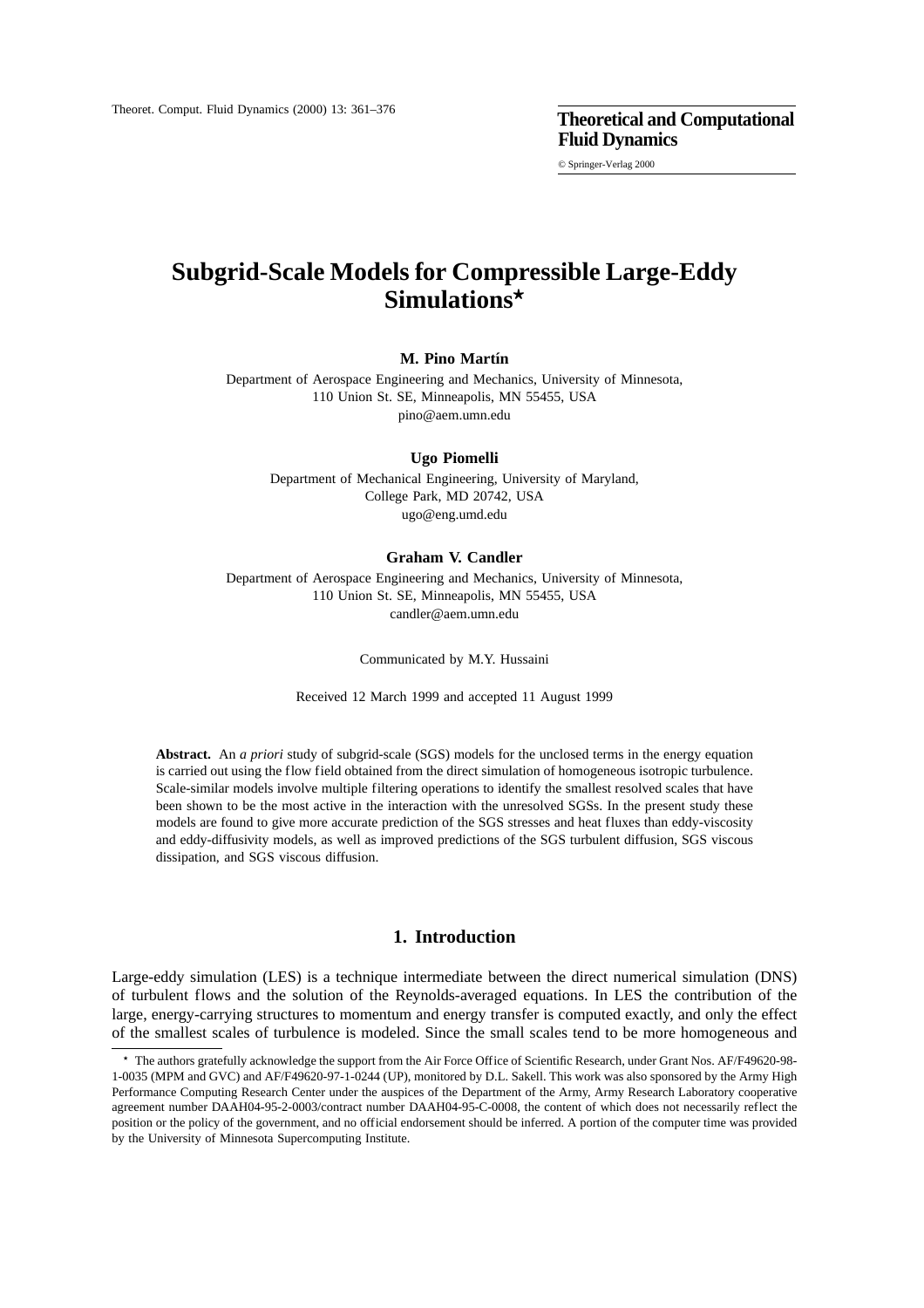universal, and less affected by the boundary conditions, than the large ones, there is hope that their models can be simpler and require fewer adjustments when applied to different flows than similar models for the Reynolds-averaged Navier–Stokes equations.

While a substantial amount of research has been carried out into modeling for the LES of incompressible flows, applications to compressible flows have been significantly fewer, due to the increased complexity introduced by the need to solve an energy equation, which introduces extra unclosed terms in addition to the subgrid-scale (SGS) stresses that must be modeled in incompressible flows. Furthermore, the form of the unclosed terms depends on the energy equation chosen (internal or total energy, total energy of the resolved field, or enthalpy).

Early applications of LES to compressible flows used a transport equation for the internal energy per unit mass ε (Moin *et al.*, 1991; El-Hady *et al.*, 1994) or for the enthalpy per unit mass h (Speciale *et al.*, 1988; Erlebacher *et al.*, 1992). In these equations the SGS heat flux was modeled in a manner similar to that used for the SGS stresses, while two additional terms, the SGS pressure-dilatation  $\Pi_{\text{dil}}$  and the SGS contribution to the viscous dissipation  $\varepsilon_v$ , were neglected.

Vreman *et al.* (1995a, b) performed *a priori* tests using DNS data obtained from the calculation of a mixing layer at Mach numbers from 0.2 to 0.6. They found that the SGS pressure-dilatation  $\pi_{\text{dil}}$  and SGS viscous dissipation  $\varepsilon_v$  are of the same order as the divergence of the SGS heat flux  $Q_j$ , and that modeling  $\varepsilon$ <sub>v</sub> improves the results, especially at moderate or high Mach numbers. They also proposed the use of a transport equation for the total energy of the filtered field, rather than either the enthalpy or the internal energy equations; the same unclosed terms that appear in the internal energy and enthalpy equations are also present in this equation.

Very few calculations have been carried out using the transport equation for the total energy, despite the desirable feature that it is a conserved quantity, and that all the SGS terms in this equation can be cast in conservative form. This equation has a different set of unclosed terms, whose modeling is not very advanced yet. Normand and Lesieur (1992) performed calculations of a transitional boundary layer, and modeled only the SGS heat flux, neglecting all the other terms. Knight *et al.* (1998) performed the LES of isotropic homogeneous turbulence on unstructured grids and compared the results obtained with the Smagorinsky (1963) model with those obtained when the energy dissipation was provided only by the dissipation inherent in the numerical algorithm. They modeled the SGS heat flux and an SGS turbulent diffusion term, and neglected the SGS viscous diffusion. Comte and Lesieur (1998) proposed the use of an eddy-diffusivity model for the sum of the SGS heat flux and SGS turbulent diffusion, neglecting the SGS viscous diffusion.

In this paper the flow field obtained from a DNS of homogeneous isotropic turbulence is used to compute the terms in the energy equations, and evaluate eddy-viscosity and scale-similar models for their parametrization. We place emphasis on the total energy equation, both because of the lack of previous studies in the terms that appear in it, and because of the desirability of solving a transport equation for a conserved quantity. In the remainder of the paper the governing equations are presented and the unclosed terms are defined. The DNS database used for the *a priori* tests is described. Finally, several models for the unclosed terms are presented and tested.

#### **2. Governing Equations**

To obtain the equations governing the motion of the resolved eddies, we must separate the large from the small scales. LES is based on the definition of a filtering operation: a resolved variable, denoted by an overbar, is defined as (Leonard, 1974)

$$
\overline{f}(\mathbf{x}) = \int_{D} f(\mathbf{x}') G(\mathbf{x}, \mathbf{x}'; \overline{\Delta}) d\mathbf{x}', \tag{1}
$$

where D is the entire domain, G is the filter function, and  $\overline{\Delta}$  is the filter-width associated with the wavelength of the smallest scale retained by the filtering operation. Thus, the filter function determines the size and structure of the small scales.

In compressible flows it is convenient to use Favre-filtering (Favre, 1965a, b) to avoid the introduction of SGS terms in the equation of conservation of mass. A Favre-filtered variable is defined as  $f = \rho f / \overline{\rho}$ . In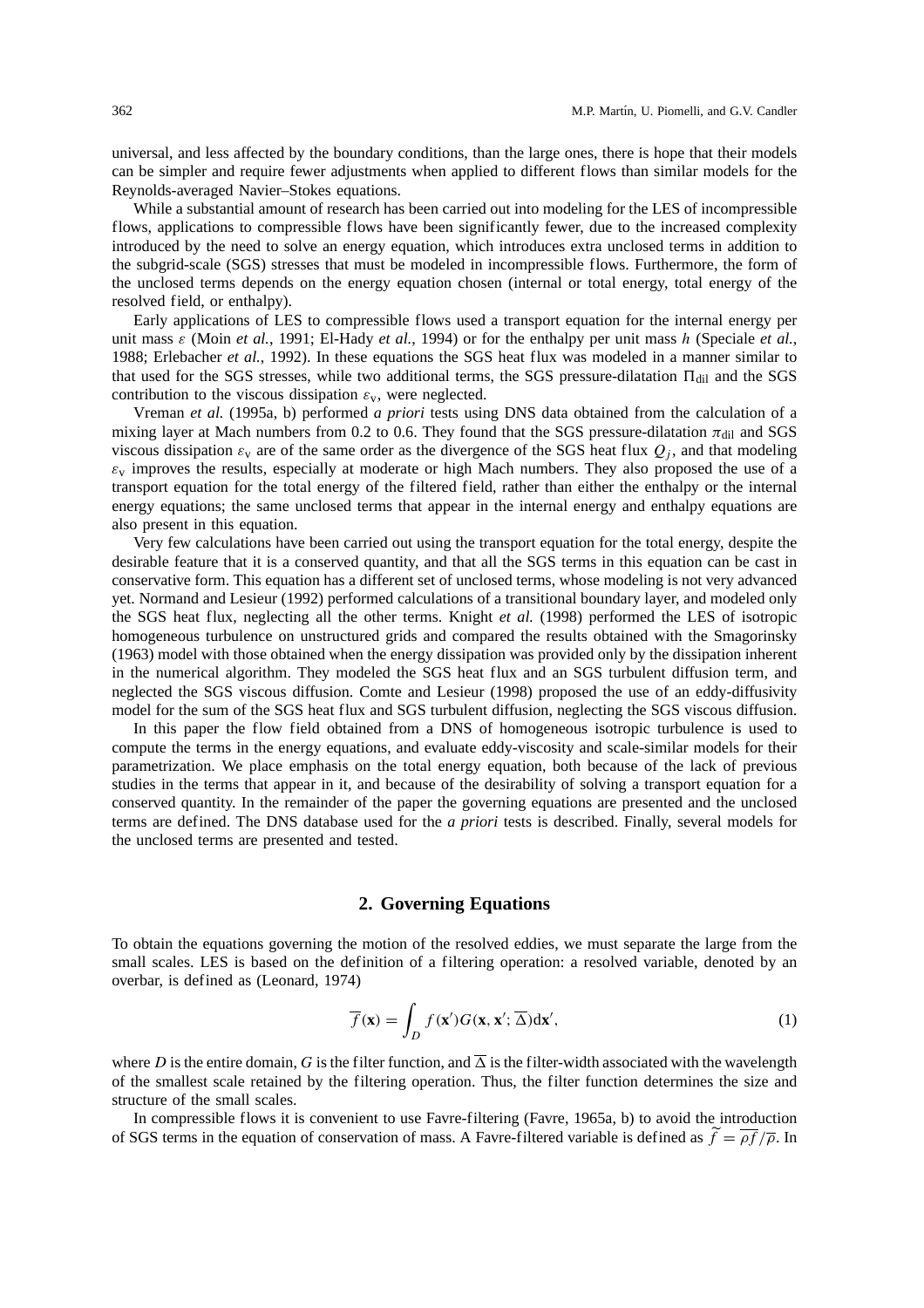Subgrid-Scale Models for Compressible Large-Eddy Simulations 363

addition to the mass and momentum equations, one can choose solving an equation for the internal energy, enthalpy, or total energy. Applying the Favre-filtering operation, we obtain the resolved transport equations

$$
\frac{\partial \overline{\rho}}{\partial t} + \frac{\partial}{\partial x_j} (\overline{\rho} \, \widetilde{u}_j) = 0, \tag{2}
$$

$$
\frac{\partial \overline{\rho}}{\partial t} \tilde{u}_i + \frac{\partial}{\partial x_j} \left( \overline{\rho} \, \widetilde{u}_i \widetilde{u}_j + \overline{\rho} \delta_{ij} - \widetilde{\sigma}_{ji} \right) = -\frac{\partial \tau_{ji}}{\partial x_j},\tag{3}
$$

$$
\frac{\partial(\overline{\rho}\ \widetilde{\epsilon})}{\partial t} + \frac{\partial}{\partial x_j} \left( \overline{\rho}\ \widetilde{u}_j \widetilde{\epsilon} \right) + \frac{\partial \widetilde{q}_j}{\partial x_j} + \overline{\rho}\widetilde{S}_{kk} - \widetilde{\sigma}_{ji}\widetilde{S}_{ij} = -C_v \frac{\partial Q_j}{\partial x_j} - \Pi_{\text{dil}} + \varepsilon_v,\tag{4}
$$

$$
\frac{\partial(\overline{\rho} \; \widetilde{h})}{\partial t} + \frac{\partial}{\partial x_j} \left( \overline{\rho} \; \widetilde{u}_j \widetilde{h} \right) + \frac{\partial \widetilde{q}_j}{\partial x_j} - \frac{\partial \overline{p}}{\partial t} - \widetilde{u}_j \frac{\partial \overline{p}}{\partial x_j} - \widetilde{\sigma}_{ji} \widetilde{S}_{ij} = -C_v \frac{\partial Q_j}{\partial x_j} - \Pi_{\text{dil}} + \varepsilon_v, \tag{5}
$$

$$
\frac{\partial}{\partial t}(\overline{\rho}\ \widetilde{E}) + \frac{\partial}{\partial x_j}\left[ (\overline{\rho}\ \widetilde{E} + \overline{\rho})\widetilde{u}_j + \widetilde{q}_j - \widetilde{\sigma}_{ij}\widetilde{u}_i \right] = -\frac{\partial}{\partial x_j}\left( \gamma C_v Q_j + \frac{1}{2}\mathcal{J}_j - \mathcal{D}_j \right). \tag{6}
$$

Here  $\rho$  is the density,  $u_i$  is the velocity in the  $x_i$  direction, p is the pressure,  $\varepsilon = c_vT$  is the internal energy per unit mass, T is the temperature;  $h = \varepsilon + p/\rho$  is the enthalpy per unit mass;  $E = \varepsilon + u_i u_i/2$  is the total energy per unit mass, and the diffusive fluxes are given by

$$
\widetilde{\sigma}_{ij} = 2\widetilde{\mu}\widetilde{S}_{ij} - \frac{2}{3}\widetilde{\mu}\delta_{ij}\widetilde{S}_{kk}, \qquad \widetilde{q}_j = -\widetilde{k}\frac{\partial T}{\partial x_j},\tag{7}
$$

where  $S_{ij} = \frac{1}{2} (\partial u_i / \partial x_i + \partial u_j / \partial x_i)$  is the strain rate tensor, and  $\tilde{\mu}$  and  $\tilde{k}$  are the viscosity and thermal conductivity corresponding to the filtered temperature  $\tilde{\tau}$ conductivity corresponding to the filtered temperature  $T$ .<br>The effect of the SGSs appears on the right hand site

The effect of the SGSs appears on the right-hand side of the governing equations through the SGS stresses  $\tau_{ii}$ ; SGS heat flux  $Q_i$ ; SGS pressure-dilatation  $\Pi_{\text{dil}}$ ; SGS viscous dissipation  $\varepsilon_v$ ; SGS turbulent diffusion  $\partial \mathcal{J}_j / \partial x_j$ ; and SGS viscous diffusion  $\partial \mathcal{D}_j / \partial x_j$ . These quantities are defined as

$$
\tau_{ij} = \overline{\rho} \left( u_i \overline{u}_j - \widetilde{u}_i \widetilde{u}_j \right),\tag{8}
$$

$$
Q_j = \overline{\rho} \left( \widetilde{u_j} \widetilde{T} - \widetilde{u}_j \widetilde{T} \right), \tag{9}
$$

$$
\Pi_{\text{dil}} = \underbrace{\overline{pS_{kk}}}_{\text{max}} - \underbrace{\overline{p}\overline{S}_{kk}}_{\text{max}},\tag{10}
$$

$$
\varepsilon_{\mathbf{v}} = \sigma_{ji} S_{ij} - \widetilde{\sigma}_{ji} S_{ij},\tag{11}
$$
\n
$$
\sigma_{\mathbf{v}} = (\sqrt{\widetilde{\sigma}_{ij}} - \widetilde{\sigma}_{ji})
$$

$$
\mathcal{J}_j = \overline{\rho} \left( u_j \widetilde{u_k} u_k - \widetilde{u}_j u_k \widetilde{u_k} \right),\tag{12}
$$

$$
\mathcal{D}_j = \overline{\sigma_{ij} u_i} - \widetilde{\sigma}_{ij} \widetilde{u}_i. \tag{13}
$$

The equation of state has been used to express pressure-gradient and pressure-diffusion correlations in terms of  $Q_i$  and  $\Pi_{\text{dil}}$ . It is also assumed that  $\overline{\mu(T)S_{ij}} \simeq \mu(\tilde{T})\tilde{S}_{ij}$ , and that an equivalent equality involving the thermal conductivity applies. Vreman *et al.* (1995b) performed *a priori* tests using DNS data obtained from the calculation of a mixing layer at Mach numbers in the range 0.2–0.6, and concluded that neglecting the nonlinearities of the diffusion terms in the momentum and energy equations is acceptable.

# **3.** *A priori* **Test**

One method to evaluate the performance of models for LES or RANS calculations is the *a priori* test, in which the velocity fields obtained from a direct simulation are filtered to yield the exact SGS terms, and the filtered quantities are used to assess the accuracy of the parametrization. The database used in this study was obtained from the calculation of homogeneous isotropic turbulence decay.

The Navier–Stokes equations were integrated in time using a fourth-order Runge–Kutta method. The spatial derivatives were computed using an eighth-order accurate central finite-difference scheme. The results have been validated by comparison with the DNS data of Martín and Candler (1998, 1999). The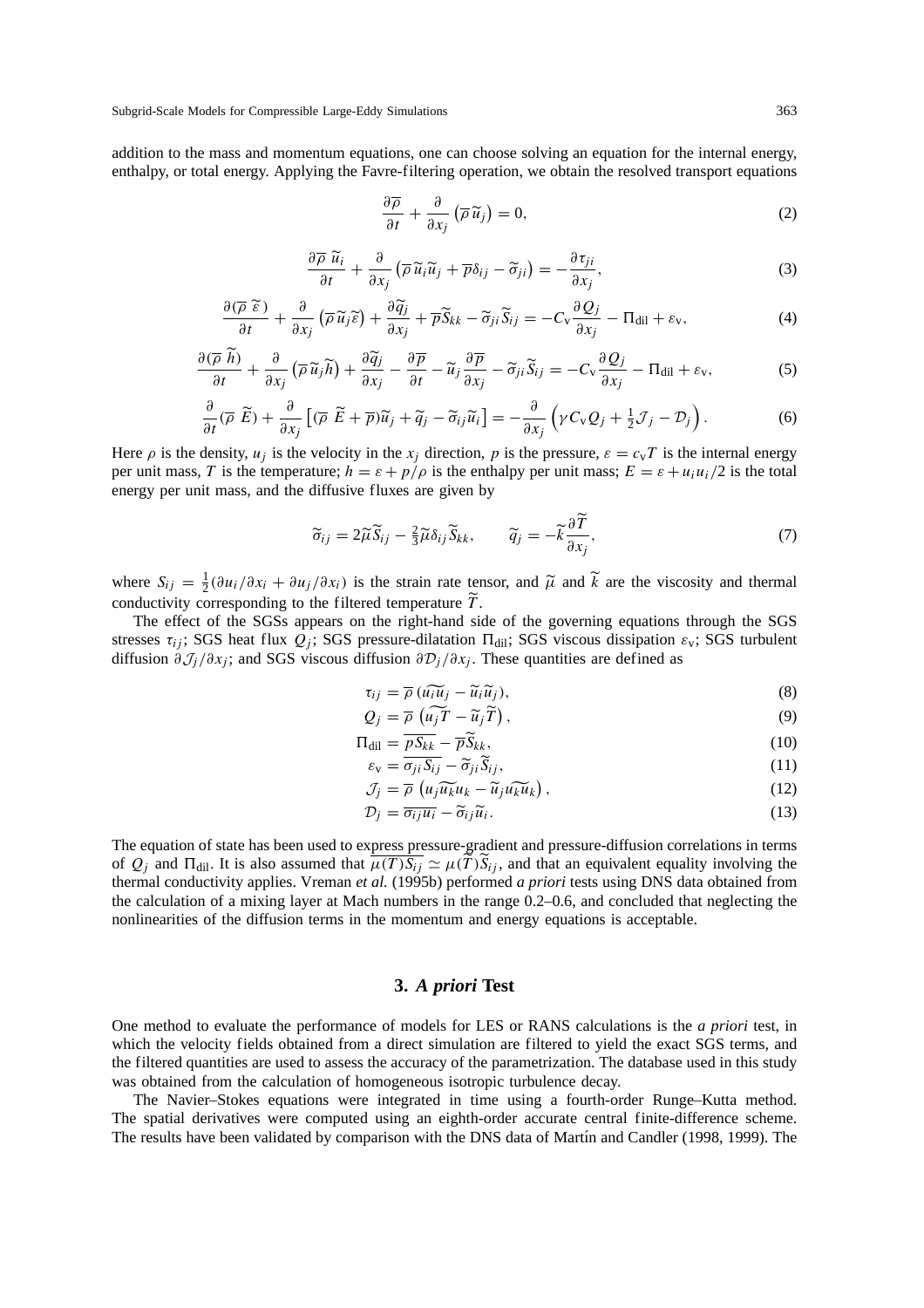

**Figure 1.** Energy spectrum;  $\diamond$ , location of the filter-widths used in the *a priori* test; ——  $k^{-5/3}$  slope;  $\cdots \cdots$ , DNS.  $q^2 = u_i u_i$ , and  $\eta$  is the Kolmogorov length scale.

simulations were performed on grids with  $256<sup>3</sup>$  points. The computational domain is a periodic box with length  $2\pi$  in each dimension. The fluctuating fields were initialized as in Ristorcelli and Blaisdell (1997).

The calculation was performed at a Reynolds number  $Re_{\lambda} = u' \lambda / v = 50$ , where  $\lambda = \langle u^2 \rangle^{1/2} /$  $\langle (\partial u/\partial x)^2 \rangle^{1/2}$  is the Taylor microscale and  $u' = (u_i u_i)^{1/2}$  is the turbulence intensity, and at a turbulent Mach number  $M_t = u'/a = 0.52$ , where a is the speed of sound. The initial flow field is allowed to evolve for four dimensionless time units  $\tau_t = \lambda/u'$ , so that the energy spectrum may develop an inertial range that decays as  $k^{-5/3}$ , where k is the nondimensional wave number.

The filtered fields were obtained using a top-hat filter, which is defined in one dimension as

$$
\overline{f}_i = \frac{1}{2n} \left( f_{i-n/2} + 2 \sum_{i-n/2+1}^{i+n/2-1} f_i + f_{i+n/2} \right). \tag{14}
$$

Various filter-widths  $\overline{\Delta} = n\Delta$  (where  $\Delta$  is the grid size and  $n = 4, 8, 16,$  and 32) were used. Note that the grid resolution is high enough that  $n = 2$  would correspond to a DNS. The location of the various filter cutoffs along the energy spectrum at  $t/\tau_t = 6.5$  are shown in Figure 1; they cover the decaying range of the spectrum ( $n = 4$ ), the inertial range ( $n = 8$  and 16), and the energy-containing range ( $n = 32$ ). With the filters used, respectively, 5%, 15%, 40%, and 70% of the total turbulent kinetic energy resides in the SGSs. The two intermediate values are representative of actual LES calculations, in which the SGS kinetic energy is typically between 15% and 30% of the total energy. A higher percentage of SGS energy in general indicates an under-resolved calculation. In the following, results will be shown for  $\overline{\Delta} = 8\Delta$ , except when evaluating the effect of filter-width.

The accuracy of a model is evaluated by computing the exact term  $R$  and its model representation  $M$ and comparing the two using the correlation coefficient  $C(R)$  and the root-mean-square (rms) amplitudes  $\langle (R - \langle R \rangle)^2 \rangle^{1/2}$  and  $\langle (M - \langle M \rangle)^2 \rangle^{1/2}$ . The correlation coefficient is given by

$$
C(R) = \frac{\langle (R - \langle R \rangle)(M - \langle M \rangle)\rangle}{\left(\langle (R - \langle R \rangle)^2 \rangle \langle (M - \langle M \rangle)^2 \rangle\right)^{1/2}},\tag{15}
$$

where the brackets  $\langle \cdot \rangle$  denote averaging over the computational volume. A "perfect" model would give a correlation coefficient of 1. In the following, the quantities plotted are made nondimensional using the initial values of  $\rho$ ,  $u'$ , and  $\lambda$ .

### **4. Models for the Momentum Equation**

The SGS stresses (8) are the only unclosed term that appears in the momentum equation. Various types of models have been devised to represent the SGS stresses. Eddy-viscosity models try to reproduce the global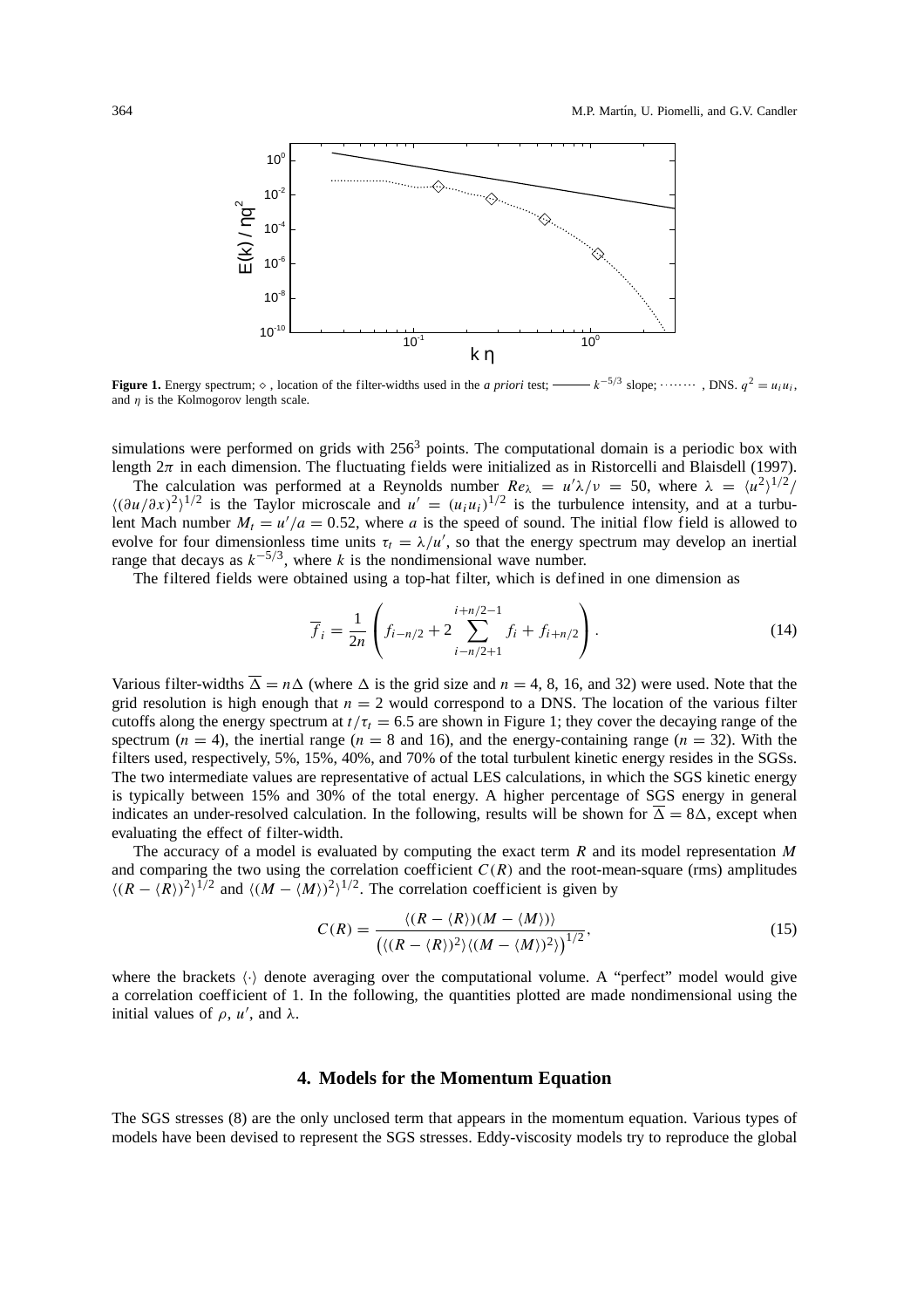Subgrid-Scale Models for Compressible Large-Eddy Simulations 365

exchange of energy between the resolved and unresolved stresses by mimicking the drain of energy associated with the turbulence energy cascade. Yoshizawa (1986) proposed an eddy-viscosity model for weakly compressible turbulent flows using a multiscale direct-interaction approximation method. The anisotropic part of the SGS stresses is parametrized using the Smagorinsky (1963) model, while the SGS energy  $\tau_{kk}$ is modeled separately:

$$
\tau_{ij} - \frac{\delta_{ij}}{3} \tau_{kk} = -C_s^2 2 \overline{\Delta}^2 \overline{\rho} |\widetilde{S}| \left( \widetilde{S}_{ij} - \frac{\delta_{ij}}{3} \widetilde{S}_{kk} \right) = C_s^2 \alpha_{ij}, \qquad \tau_{kk} = C_I 2 \overline{\rho} \overline{\Delta}^2 |\widetilde{S}|^2 = C_I \alpha, \qquad (16)
$$

with  $C_s = 0.16$ ,  $C_I = 0.09$ , and  $|\tilde{S}| = (2\tilde{S}_{ii}\tilde{S}_{ii})^{1/2}$ .

Moin *et al.* (1991) proposed a modification of the eddy-viscosity model (16) in which the two model coefficients were determined dynamically, rather than input *a priori*, using the Germano identity  $\mathcal{L}_{ij} = T_{ij} - \hat{\tau}_{ij}$  (Germano, 1992), which relates the SGS stresses  $\tau_{ij}$  to the "resolved turbulent stresses"  $\mathcal{$  $T_{ij} - \widehat{\tau}_{ij}$  (Germano, 1992), which relates the SGS stresses  $\tau_{ij}$  to the "resolved turbulent stresses"  $\mathcal{L}_{ij} = (\overline{\rho u_i} \overline{\rho u_j}/\overline{\rho}) - \overline{\rho u_i} \overline{\rho u_j}/\overline{\rho}$ , and the subtest stresses  $T_{ij} = \widehat{\rho} \overline{u_i u_j} - \widehat{\rho} \$ represents the application of the test filter  $\widehat{G}$  of characteristic width  $\widehat{\Delta} = 2\overline{\Delta}$ ) that appear if the filter  $\widehat{G}$  is applied to (3). Moin *et al.* (1991) determined the model coefficients by substituting (16) into the Germano identity and contracting with  $\tilde{S}_{ij}$ . In the present paper the contraction proposed by Lilly (1992) to minimize the error in a least-squares sense are used instead. Accordingly, the two model coefficients for the dynamic eddy-viscosity (DEV) model will be given by

$$
C = C_s^2 = \frac{\langle \mathcal{L}_{ij} M_{ij} \rangle}{\langle M_{kl} M_{kl} \rangle}, \qquad C_I = \frac{\langle \mathcal{L}_{kk} \rangle}{\langle \beta - \widehat{\alpha} \rangle}, \tag{17}
$$

where  $\beta_{ij} = -2\hat{\Delta}^2 \hat{\overline{\rho}} |\tilde{S}| (\tilde{S}_{ij} - \delta_{ij} \tilde{S}_{kk}/3)$ ,  $M_{ij} = \beta_{ij} - \hat{\alpha_{ij}}$ , and  $\beta = 2\hat{\Delta}^2 \hat{\overline{\rho}} |\tilde{S}|^2$ .<br>Scale-similar models are based on the assumption that the most active SGSs are

Scale-similar models are based on the assumption that the most active SGSs are those closer to the cutoff, and that the scales with which they interact are those immediately above the cutoff wave number (Bardina *et al.*, 1980). Thus, scale-similar models employ multiple operations to identify the smallest resolved scales and use the smallest "resolved" stresses to represent the SGS stresses. Although these models account for the local energy events, they underestimate the dissipation.

Speciale *et al.* (1988) proposed the addition of a scale-similar part to the eddy-viscosity model of Yoshizawa (1986) introducing the mixed model. In this way, the eddy-viscosity contribution provides the dissipation that is underestimated by purely scale-similar models. This mixed model was also used by Erlebacher *et al.* (1992) and Zang *et al.* (1992), and is given by

$$
\tau_{ij} - \frac{\delta_{ij}}{3} \tau_{kk} = C_s \alpha_{ij} + A_{ij} - \frac{\delta_{ij}}{3} A_{kk}, \qquad \tau_{kk} = C_I \alpha + A_{kk}, \qquad (18)
$$

where  $A_{ij} = \overline{\rho} (\widetilde{u}_i \widetilde{u}_j - \widetilde{u}_i \widetilde{u}_j)$ .<br>Friebacher *et al.* (1992) to

Erlebacher *et al.* (1992) tested the constant coefficient model *a priori* by comparing DNS and LES results of compressible isotropic turbulence and found good agreement in the dilatational statistics of the flow, as well as high correlation between the exact and the modeled stresses. Zang *et al.* (1992) compared the DNS and LES results of isotropic turbulence with various initial ratios of compressible to total kinetic energy. They obtained good agreement for the evolution of quantities such as compressible kinetic energy and fluctuations of the thermodynamic variables.

Dynamic model adjustment can be also applied to the mixed model (18), to yield the dynamic mixed model (DMM)

$$
C = \frac{\langle \mathcal{L}_{ij} M_{ij} \rangle - \langle N_{ij} M_{ij} \rangle}{\langle M_{lk} M_{lk} \rangle}, \qquad C_I = \frac{\langle \mathcal{L}_{kk} - N_{kk} \rangle}{\langle \beta - \widehat{\alpha} \rangle}, \tag{19}
$$

with  $B_{ij} = \widehat{\overline{\rho}} \; (\widetilde{\tilde{u}_i \tilde{u}_j} - \widetilde{\tilde{u}_i \tilde{u}_j})$ , and  $N_{ij} = B_{ij} - \widehat{A_{ij}}$ .<br>An issue that requires some attention is the nec

An issue that requires some attention is the necessity to model separately the trace of the SGS stresses  $\tau_{kk}$ . Yoshizawa (1986), Moin *et al.* (1991), and Speciale *et al.* (1988) proposed a separate model for this term. Erlebacher *et al.* (1992) conjectured that, for turbulent Mach numbers  $M_t < 0.4$  this term is negligible; their DNS of isotropic turbulence confirm this conjecture. Zang *et al.* (1992) confirmed these results *a posteriori*: they ran calculations with  $0 \le C_I \le 0.066$  (the latter value is ten times higher than that predicted by the theory) and observed little difference in the results.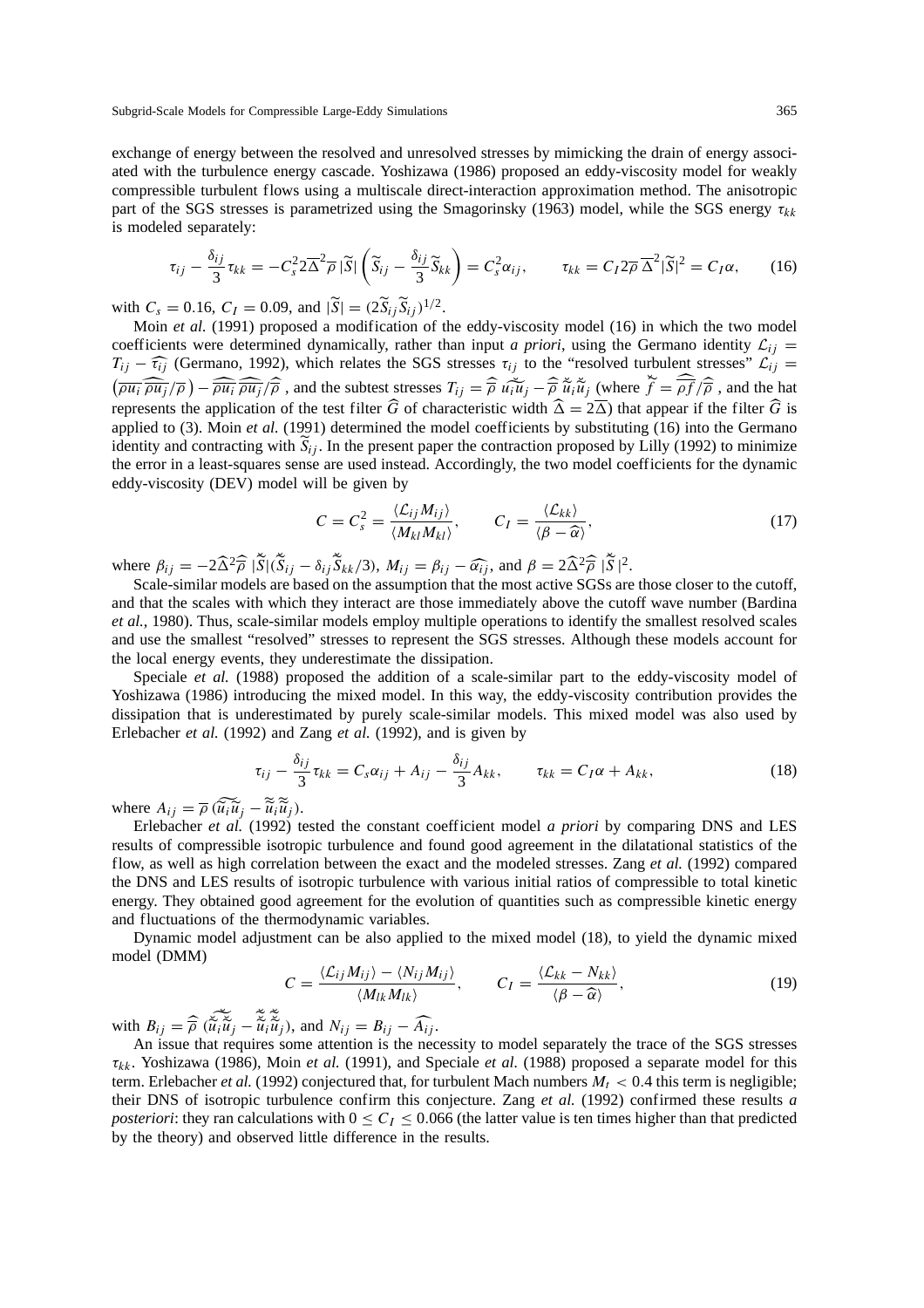Comte and Lesieur (1998) proposed incorporating this term into a modified pressure  $P$ . This leads to the presence of an additional term in the equation of state, which takes the form

$$
\mathcal{P} = \overline{\rho} R\widetilde{T} + \frac{3\gamma - 5}{6} \tau_{kk};\tag{20}
$$

for  $\gamma = \frac{5}{3}$  the additional term is zero, and for  $\gamma = \frac{7}{5}$  it might be negligible, unless  $M_t$  is very large. This observation can be used to explain *a posteriori* the insensitivity of the LES results to the value of  $C_I$ discussed by Zang *et al.* (1992): the SGS stress trace can be approximately incorporated in the pressure with no modification to the equation of state. Another factor may be that both the calculations by Erlebacher *et al.* (1992) and those by Zang *et al.* (1992) used mixed models, in which the scale-similar part gave a contribution to the normal SGS stresses. Thus,  $\tau_{kk}$  is taken into account, at least partially, by the scale-similar contribution.

If the mixed model is used, the trace of the SGS stresses can be parameterized without requiring a separate term. A one-coefficient dynamic mixed model (DMM-1) would be of the form

$$
\tau_{ij} = C\alpha_{ij} + A_{ij},\tag{21}
$$

with

$$
C = \frac{\langle \mathcal{L}_{ij} M_{ij} \rangle - \langle N_{ij} M_{ij} \rangle}{\langle M_{lk} M_{lk} \rangle}.
$$
 (22)

The models DEV  $(16)$ – $(17)$ , DMM  $(18)$ – $(19)$ , and DMM-1  $(21)$ – $(22)$  are evaluated in Figures 2–4. Figure 2(a) shows that the DMM-1 model gives the highest correlation for the diagonal components of the SGS stress tensor; Figure 2(b) shows that neither the eddy-viscosity model nor the two-coefficient mixed model DMM predict the rms of the SGS stresses accurately. The DMM-1 model gives the most accurate prediction among those tested.

Figure 3(a) shows the correlation coefficient for the off-diagonal components of the SGS stress. As in incompressible flows, the eddy-viscosity model gives very poor correlation (near 0.2), while much improved results are obtained with the mixed models. Note that the correlation coefficient for DMM and DMM-1 overlap in the figure. Figure 3(b) shows the rms of  $\tau_{12}$ . DEV underpredicts the rms magnitude of the exact term, while DMM and DMM-1 slightly overpredict it.



**Figure 2.** *A priori* comparison of the normal SGS stresses τ<sub>11</sub>. (a) Correlation coefficient and (b) nondimensional rms magnitude. , Eddy-viscosity model DEV (16)–(17);  $-$  -  $-$ , two-coefficient mixed model DMM (18)–(19);  $\cdot$   $-$ , one-coefficient mixed model DMM-1 (21)–(22);  $\triangle$ , DNS.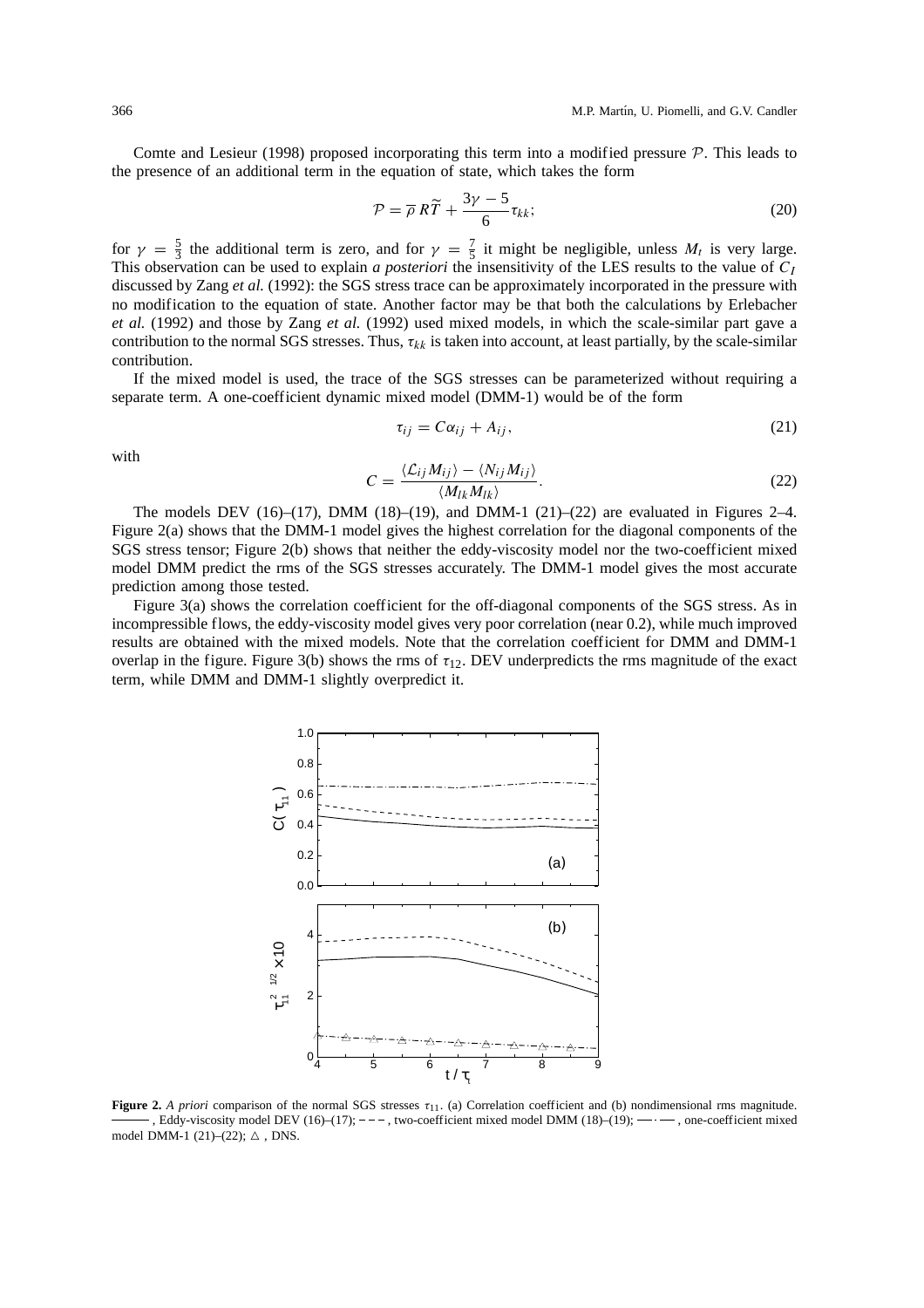

**Figure 3.** *A priori* comparison of the off-diagonal SGS stresses  $\tau_{12}$ . (a) Correlation coefficient and (b) nondimensional rms magnitude. , Eddy-viscosity model DEV  $(16)$ – $(17)$ ;  $---$ , two-coefficient mixed model DMM  $(18)$ – $(19)$  and one-coefficient mixed model DMM-1 (21)–(22);  $\triangle$ , DNS.



**Figure 4.** Nondimensional rms magnitude of  $\tau_{11}$  versus filter-width at  $t/\tau_t = 6.5$ . Seldy-viscosity model DEV (16)–(17);  $---$ , two-coefficient mixed model DMM (18)–(19);  $---$ , one-coefficient mixed model DMM-1 (21)–(22);  $\Delta$ , DNS.

The coefficient  $C_s$  remained nearly constant at a value of 0.15 throughout the calculation, consistent with the theoretical arguments (Yoshizawa, 1986). The coefficient of the SGS energy,  $C_I$ , on the other hand, has a value three times higher than predicted by the theory, consistent with the results of Moin *et al.* (1991).

Figure 4 shows the rms magnitude of  $\tau_{11}$  versus the filter-width, at time  $t/\tau_t = 6.5$ . For very small filter-widths  $(\overline{\Delta}/\Delta = 4)$ , all the models are accurate, reflecting the capability of dynamic models to turn off the model contribution when the grid becomes sufficiently fine to resolve all the turbulent structures (models with constants assigned *a priori*, such as the Smagorinsky (1963) model, do not have this characteristic). For  $\overline{\Delta}/\Delta = 8$ , consistent with the results shown above, the one-coefficient mixed model DMM gives the most accurate predictions. For intermediate filter-widths, up to  $\overline{\Delta}/\Delta = 16$ , the best prediction is given by the DMM-1 model; when this filter-width is used the unresolved scales contain a considerable amount of energy, 40%. For  $\overline{\Delta}/\Delta = 32$ , it appears that the DMM model predicts the rms magnitude accurately. However, since the DMM model overpredicts the rms significantly for  $\Delta/\Delta = 8$  and 16, the accurate prediction given by DMM for  $\Delta/\Delta = 32$  is a coincidence. When  $\Delta/\Delta = 32$  the SGSs contain a large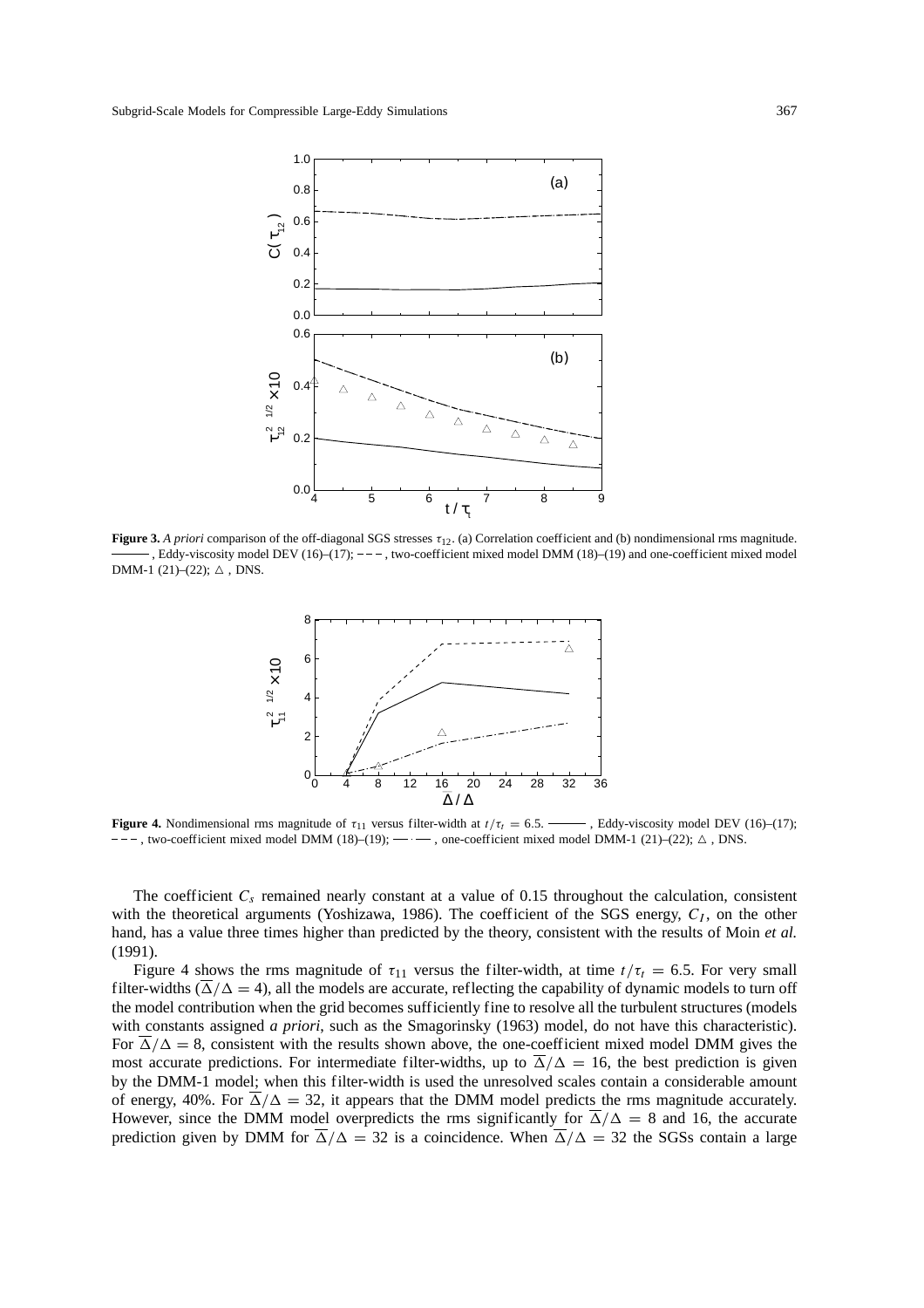

**Figure 5.** Comparison of unclosed terms in the energy equations. (a) Nondimensional terms in the internal energy or enthalpy equations and (b) nondimensional terms in the total energy equation.  $\frac{1}{1-\epsilon}$ , Divergence of the SGS heat flux,  $C_v \frac{\partial Q_j}{\partial x_j}$ ;  $\frac{1}{1-\epsilon}$ , SGS viscous dissipation  $ε_v$ ; - - -, pressure dilatation  $\Pi_{\text{dil}}$ ; - · - -, divergence of the SGS heat flux,  $γC_v ∂Q_j/∂x_j$ ; · · · · · · SGS turbulent diffusion  $\partial \mathcal{J}_j / \partial x_j$ ; — — , SGS viscous diffusion  $\partial \mathcal{D}_j / \partial x_j$ .

contribution from the energy-containing eddies (70% of the energy is in the SGS); since  $\overline{\Delta}/\Delta = 32$  is not in the inertial range the assumptions on which LES modeling is based fail. The same results are found for  $\tau_{12}$  (not shown).

## **5. Models for the Energy Equations**

Figure 5 compares the magnitude of the unclosed terms appearing in the internal-energy and enthalpy equations (4) and (5), respectively (Figure 5(a)) and in the total energy equation (Figure 5(b)). Unlike in the mixing layer studied by Vreman *et al.* (1995b), in this flow the pressure dilatation  $\Pi_{\text{dil}}$  is negligible, and the viscous dissipation  $\varepsilon_v$  is one order of magnitude smaller than the divergence of the SGS heat flux. In the total energy equation (6), the SGS turbulent diffusion  $\partial \mathcal{J}_i/\partial x_i$  is comparable with the divergence of the SGS heat flux and the SGS viscous diffusion is one order of magnitude smaller than the other terms. In this section several models for the more significant terms are examined.

#### **5.1. SGS Heat Flux**

The simplest approach to modeling the SGS heat flux  $Q_j$  is to use an eddy-diffusivity model of the form

$$
Q_j = -\frac{\overline{\rho} \nu_{\rm T}}{Pr_{\rm T}} \frac{\partial \widetilde{T}}{\partial x_j} = -C \frac{\overline{\Delta}^2 \overline{\rho} |\widetilde{S}|}{Pr_{\rm T}} \frac{\partial \widetilde{T}}{\partial x_j},\tag{23}
$$

where C is the eddy-viscosity coefficient that can be either assigned if a model of the form (16) is used, or computed dynamically as in  $(17)$ . The turbulent Prandtl number  $Pr<sub>T</sub>$  can be also fixed or calculated dynamically according to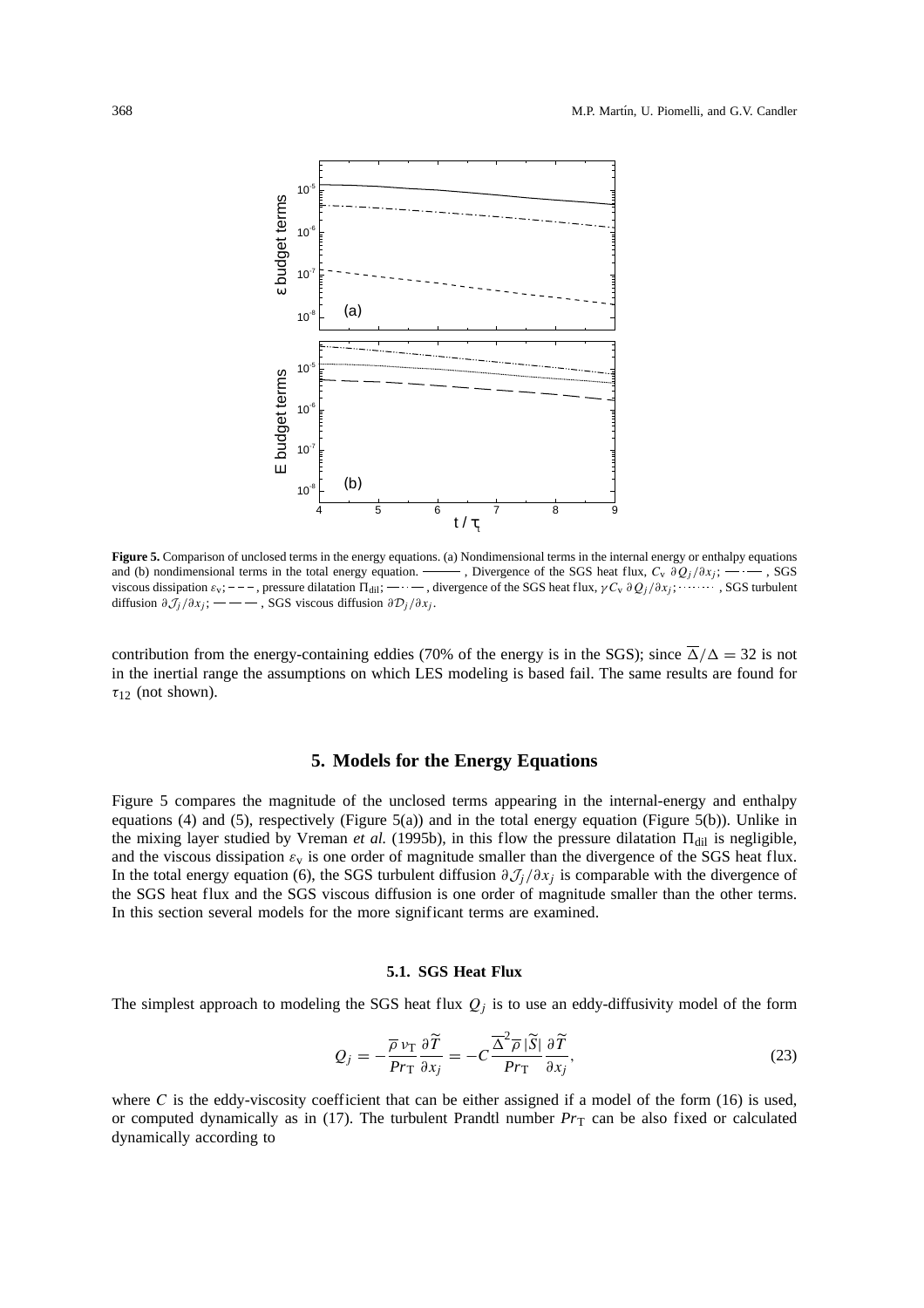

**Figure 6.** *A priori* comparison of the SGS heat flux  $Q_i$ . (a) Correlation coefficient and (b) nondimensional rms magnitude. , Eddy-diffusivity model (23),  $Pr_T = 0.7$ ;  $---$ , eddy-diffusivity model (23), Prandtl number adjusted according to (24);  $---$ , mixed model (26)–(27);  $\triangle$ , DNS.

$$
Pr_{\mathcal{T}} = \frac{C \langle T_k T_k \rangle}{\langle K_j T_j \rangle},\tag{24}
$$

where

$$
T_j = -\widehat{\Delta}^2 \widehat{\overline{\rho}} \, |\widetilde{\overline{S}}| \frac{\partial \widetilde{\overline{T}}}{\partial x_j} + \overline{\Delta}^2 \overline{\rho} \, |\widetilde{\overline{S}}| \frac{\partial \widetilde{\overline{T}}}{\partial x_j}, \qquad \mathcal{K}_j = \left(\frac{\widehat{\overline{\rho u_j} \, \rho T}}{\overline{\rho}}\right) - \frac{\widehat{\overline{\rho u_j} \, \rho T}}{\widehat{\overline{\rho}}}.
$$

A mixed model of the form

$$
Q_j = -C \frac{\overline{\Delta}^2 \overline{\rho} |\widetilde{S}|}{Pr_{\mathcal{T}}} \frac{\partial \widetilde{T}}{\partial x_j} + \overline{\rho} \left( \widetilde{u_j} \widetilde{T} - \widetilde{u}_j \widetilde{\widetilde{T}} \right)
$$
(26)

was proposed by Speciale et al. (1988). The model coefficients C and  $Pr<sub>T</sub>$  can again be assigned or adjusted dynamically according to (19) and

$$
Pr_{\mathcal{T}} = C \frac{\langle T_k T_k \rangle}{\langle K_j T_j \rangle - \langle V_j T_j \rangle},\tag{27}
$$

with

$$
V_j = \widehat{\overline{\rho}} \left( \widetilde{\widetilde{u}_j \widetilde{T}} - \widetilde{\widetilde{u}_j \widetilde{T}} \right) - \overline{\rho} \left( \widetilde{\widetilde{u}_j \widetilde{T}} - \widetilde{\widetilde{u}_j \widetilde{T}} \right). \tag{28}
$$

Figure 6(a) shows the correlation coefficient for the three models described above. Both eddy-viscosity models overlap on the plot giving a poor correlation factor, roughly 0.2, whereas the mixed model gives a correlation above 0.6. Both eddy viscosity models under-predict the rms of the exact  $Q_j$ , shown in Figure 6(b), while the mixed model is more accurate. The mixed model maintains accuracy for all filter-widths  $\overline{\Delta}/\Delta \leq 16$ (Figure 7).

#### **5.2. SGS Viscous Dissipation**

The other term in the enthalpy or internal energy equations that was found to be significant in the present flow is the viscous dissipation εv. In this section the three models proposed by Vreman *et al.* (1995b) are tested: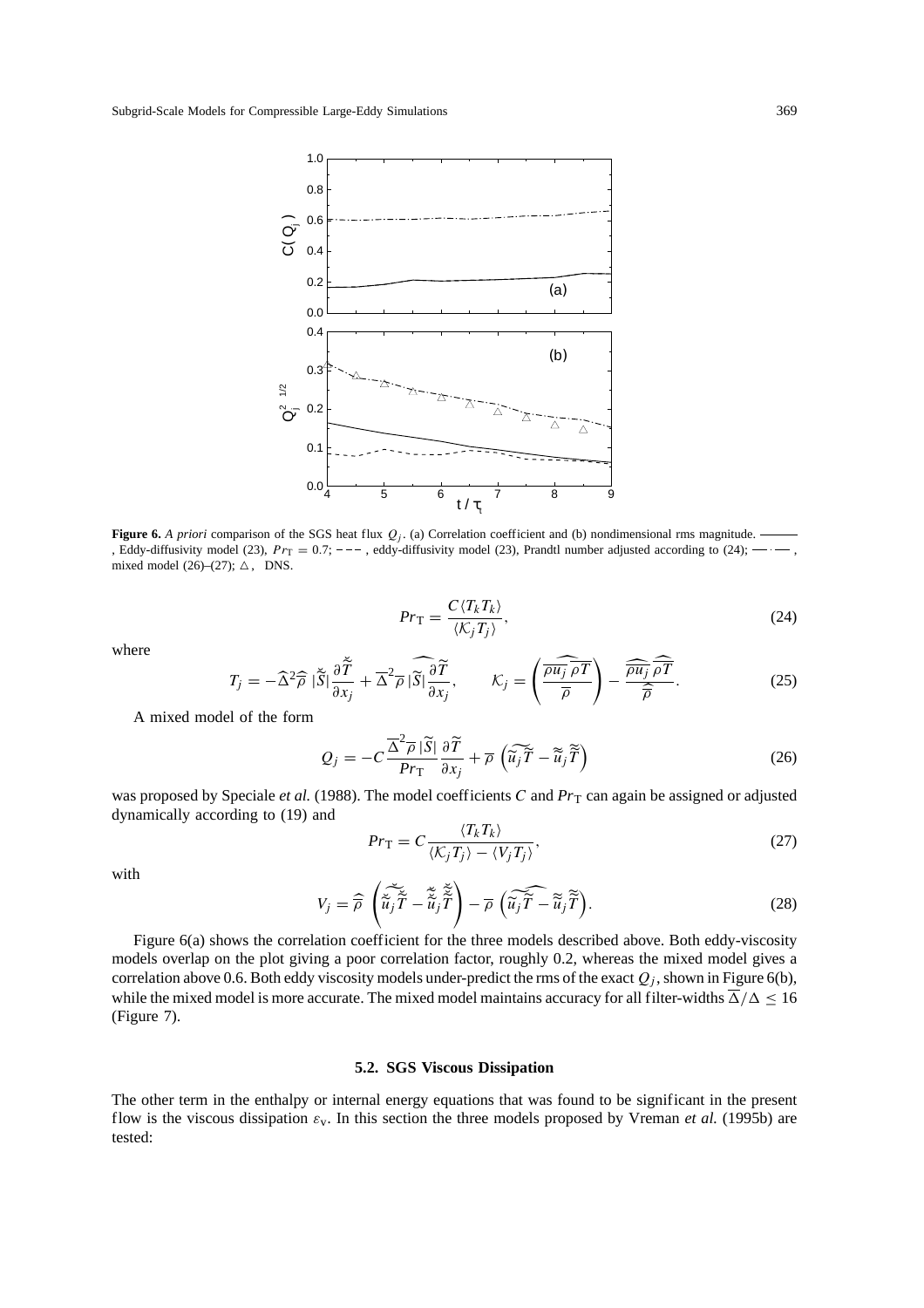

**Figure 7.** Nondimensional rms magnitude of  $Q_i$  versus filter-width at  $t/\tau_i = 6.5$ .  $\rightarrow$ , eddy-diffusivity model (23),  $Pr_T = 0.7$ ;  $---$ , eddy-diffusivity model (23), Prandtl number adjusted according to (24); — . mixed model (26)–(27);  $\triangle$ , DNS.

$$
\varepsilon_{\mathbf{v}}^{(1)} = C_{\varepsilon 1} \left( \widetilde{\sigma}_{ji} \widetilde{S}_{ij} - \widetilde{\sigma}_{ij} \widetilde{S}_{ij} \right); \tag{29}
$$

$$
\varepsilon_{\mathbf{v}}^{(2)} = C_{\varepsilon 2} \overline{\rho} \, \widetilde{q}^3 / \overline{\Delta}, \qquad \widetilde{q}^2 \sim \overline{\Delta}^2 |\widetilde{S}|^2; \n(30)
$$
\n
$$
\overline{q}^2 \sim \overline{\Delta}^2 |\widetilde{S}|^2; \n(31)
$$

$$
\varepsilon_{\mathbf{v}}^{(3)} = C_{\varepsilon 3} \overline{\rho} \, \widetilde{q}^3 \overline{\Delta}, \qquad \widetilde{q}^2 \sim \widetilde{u_k} \widetilde{u}_k - \widetilde{u}_k \widetilde{u}_k. \tag{31}
$$

The first is a scale-similar model; the second and third represent the SGS dissipation as the ratio between the cube of the SGS velocity scale,  $\tilde{q}$ , and the length scale. The velocity scale can be obtained using either the Yoshizawa (1986) model, as in (30), or the scale-similar model as in (31). Vreman *et al.* (1995b) fixed the values of the coefficients by matching the rms magnitude of the modeled and exact terms obtained from the *a priori* test, and obtained  $C_{\varepsilon 1} = 8$ ,  $C_{\varepsilon 2} = 1.6$ , and  $C_{\varepsilon 3} = 0.6$ . In the present study the dynamic procedure will be used instead to determine the coefficients. The analog of the Germano identity for this term reads

$$
\left\langle \widehat{\sigma_{ji}} \widehat{S}_{ij} - \widehat{\rho \sigma_{ij}} \widehat{\rho S_{ij}} / \widehat{\rho}^2 \right\rangle = \left\langle E_{\rm v}^{(n)} - \widehat{\varepsilon_{\rm v}^{(n)}} \right\rangle, \tag{32}
$$

and the modeled terms  $\varepsilon_{v}^{(n)}$  can be given respectively by (29)–(31), while the  $E_{v}^{(n)}$  are

$$
E_{\mathbf{v}}^{(1)} = C_{\varepsilon 1} \left( \tilde{\tilde{\sigma}}_{ji} \tilde{\tilde{S}}_{ij} - \tilde{\tilde{\tilde{\sigma}}}_{ij} \tilde{\tilde{S}}_{ij} \right);
$$
\n(33)

$$
E_{\rm v}^{(2)} = C_{\varepsilon 2} \widehat{\overline{\rho}} \, \widetilde{q}^3 / \widehat{\Delta}, \qquad \widetilde{q}^2 \sim \widehat{\Delta}^2 | \widetilde{S} |^2; \qquad (34)
$$

$$
E_{\mathbf{v}}^{(3)} = C_{\varepsilon 3} \widehat{\overline{\rho}} \, \widetilde{\overline{q}}^3 / \widehat{\Delta}, \qquad \widetilde{\overline{q}}^2 \sim \widetilde{\overline{\widetilde{u}}_i \widetilde{\overline{u}}_j} - \widetilde{\overline{\widetilde{u}}_i \widetilde{\overline{u}}_j}.
$$

Figure 8(a) shows the correlation coefficient for the three models. The scale-similar model gives the highest correlation. The use of a velocity scale obtained from the scale-similar assumption, however, results in improved prediction of the rms magnitude; using  $q \sim \overline{\Delta}|\overline{S}|$  yields a significant overprediction of the rms. The values of the coefficients obtained from the dynamic adjustment in this flow are significantly lower than those obtained in the mixing layer by Vreman *et al.* (1995b). For the particular filter-width shown, we obtained  $C_{\epsilon 1} = 2.4$ , and  $C_{\epsilon 2} = 0.03$ , while  $C_{\epsilon 3}$  increased monotonically in time from 0.25 to 0.4. The fact that with these values the first and third models match the rms magnitude of the exact term indicates a lack of universality of these constants. Dynamic adjustment of the model coefficient appears to be beneficial for this term.

The modeling of the viscous dissipation is more sensitive than the other terms to the filter-width. The prediction accuracy deteriorates with increasing filter-width, and in this case even for  $\overline{\Delta}/\Delta = 16$  none of the models is particularly accurate (Figure 9).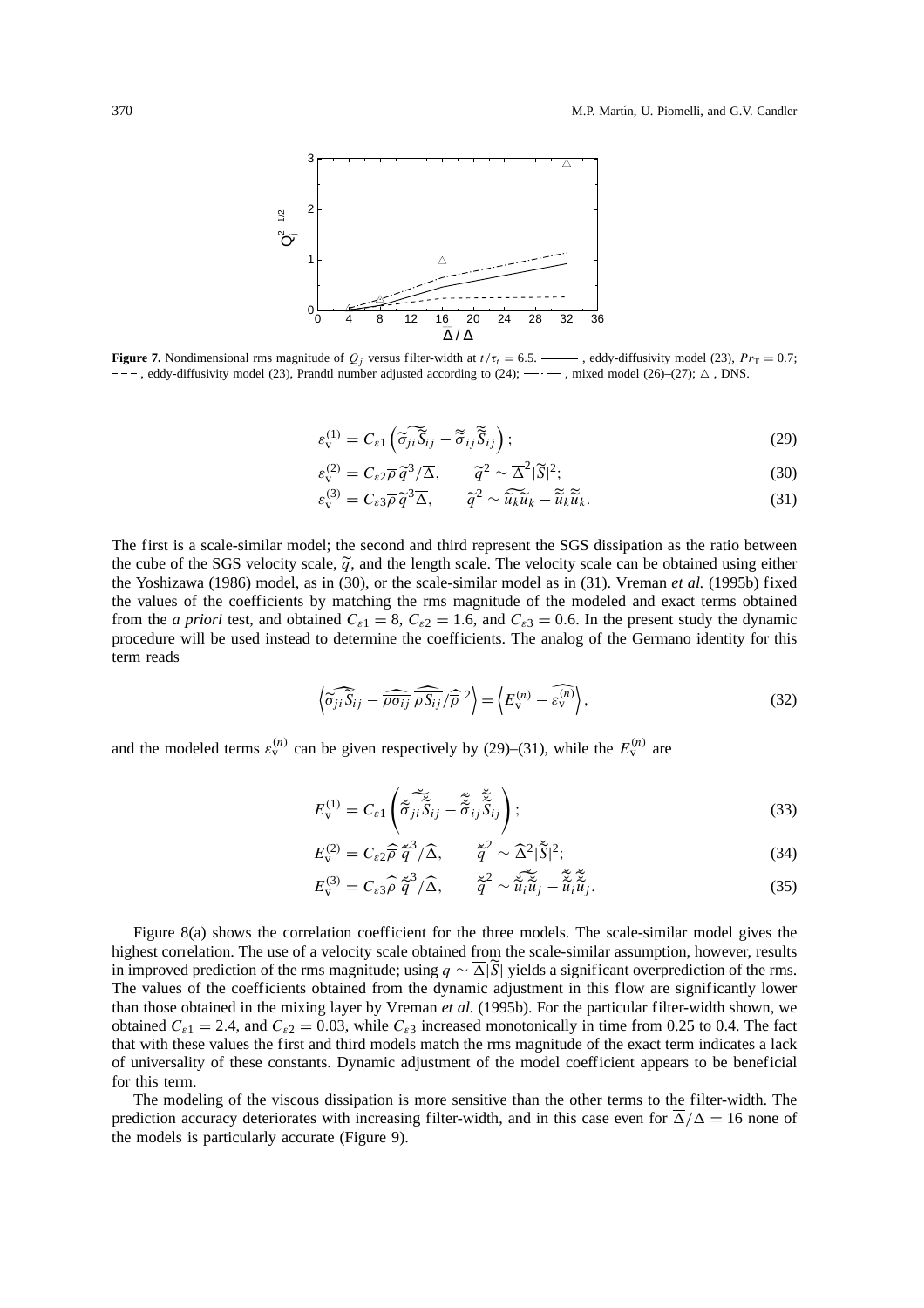

**Figure 8.** *A priori* comparison of the SGS viscous dissipation  $\varepsilon_v$ . (a) Correlation coefficient and (b) nondimensional rms magnitude. -, scale-similar model (33); ---, dynamic model (34);  $-\cdots$ , dynamic model (35);  $\triangle$ , DNS.



**Figure 9.** Nondimensional rms magnitude of  $\varepsilon_v$  versus filter-width at  $t/\tau_t = 6.5$ . scale-similar model (33); ---, dynamic model (34);  $-\cdot$ , dynamic model (35);  $\triangle$ , DNS.

#### **5.3. SGS Turbulent Diffusion**

The SGS turbulent diffusion  $\partial \mathcal{J}_j / \partial x_j$  appears in the total energy equation (6). Comte and Lesieur (1998) did not model this term explicitly, but added it to the SGS heat flux by using an eddy-diffusivity model to parametrize

$$
\left(\rho \widetilde{Eu}_j + \widetilde{\rho u_j}\right) - \left(\overline{\rho} \widetilde{Eu}_j + \overline{\rho} \widetilde{u}_j\right) = \gamma \overline{\rho} \left(\widetilde{u_j T} - \widetilde{u}_j \widetilde{T}\right) + \mathcal{J}_j \simeq -\frac{\nu_{\rm T}}{Pr_{\rm T}} \frac{\partial T}{\partial x_j};\tag{36}
$$

with this model, however, the SGS turbulent diffusion  $J_j$ , which depends mostly on the unresolved velocity fluctuations, is modeled in terms of the temperature gradient. In an isothermal flow,  $\mathcal{J}_j$  may be nonzero, and, even if the temperature is not constant, there is no reason to couple a term due to mechanical energy gradients to the temperature. A model of the form (36) effectively neglects  $\mathcal{J}_j$ .

The only attempt to model the SGS turbulent diffusion was that by Knight *et al.* (1998). They argue that  $\widetilde{u}_i \simeq \widetilde{u}_i$  and propose a model of the form

$$
\mathcal{J}_j \simeq \widetilde{u}_k \tau_{jk}.\tag{37}
$$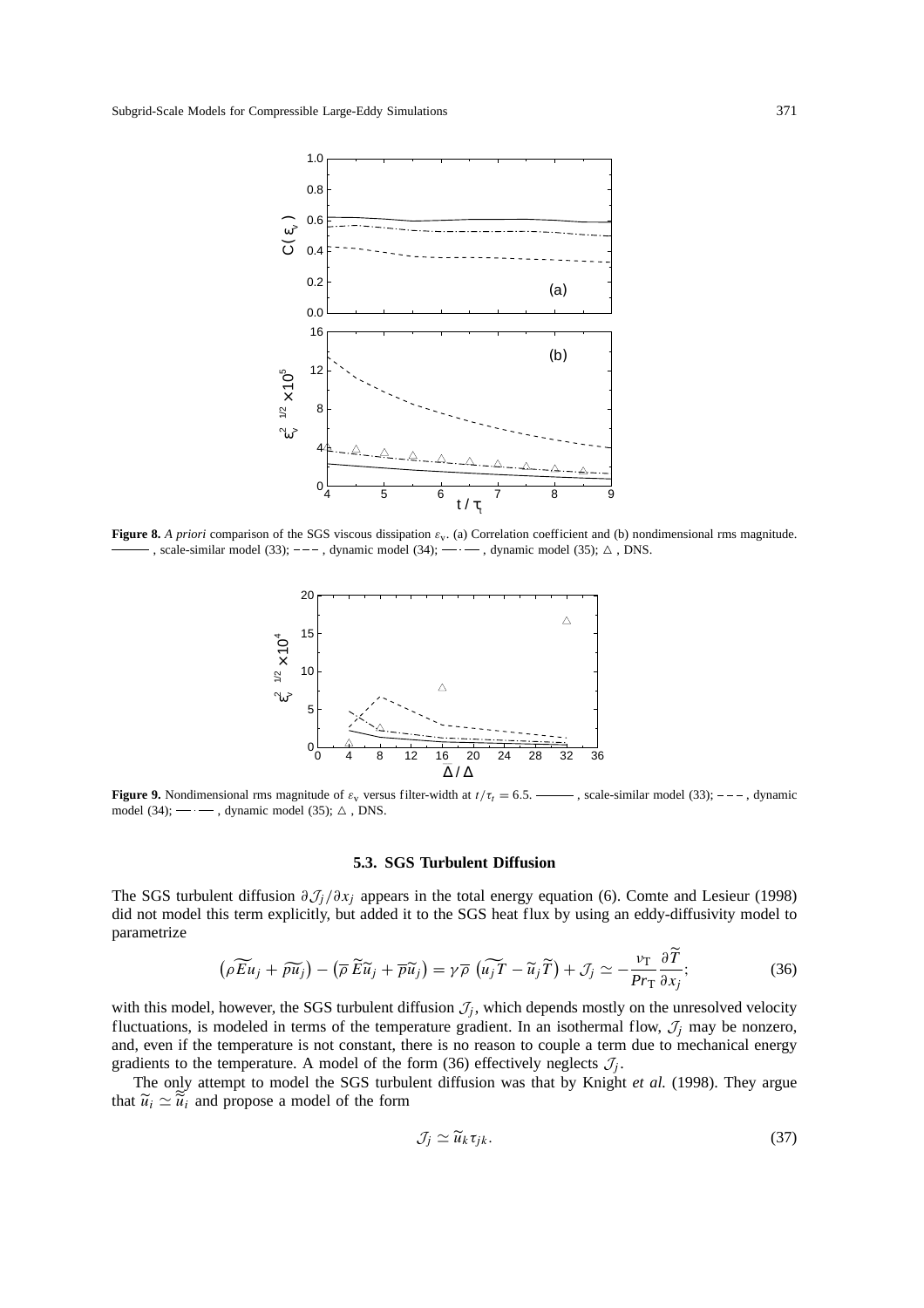A dynamic scale-similar model can be obtained using the generalized central moments (Germano, 1992)

$$
\tau(u_i, u_j) = \overline{\rho} \left[ \widetilde{u_i u_j} - \widetilde{u_i} \widetilde{u_j} \right],\tag{38}
$$
\n
$$
\widetilde{\sigma} \left( u_i, u_j \right) = \overline{\rho} \left[ \widetilde{u_i u_j} - \widetilde{u_i} \widetilde{u_j} \right],\tag{39}
$$

$$
\tau(u_i, u_j, u_k) = \overline{\rho} u_i \widetilde{u_j} u_k - \widetilde{u}_i \tau(u_j, u_k) - \widetilde{u}_j \tau(u_i, u_k) - \widetilde{u}_k \tau(u_i, u_j) - \overline{\rho} \widetilde{u}_i \widetilde{u}_j \widetilde{u}_k. \tag{39}
$$

Using this notation the turbulent diffusion term can be written as

$$
2\mathcal{J}_j = \tau(u_j, u_k, u_k) + 2\widetilde{u}_k \tau(u_j, u_k), \tag{40}
$$

since  $\tau(u_i, u_k) = \tau_{ik}$ . Using this formalism, scale-similar models can be derived by approximating the quadratic terms using the filtered velocities  $\tilde{u}_i$  to replace the velocities  $u_i$ ; for instance, one can write

$$
\tau(u_i, u_j) \sim \tau(\widetilde{u}_i, \widetilde{u}_j) \quad \Rightarrow \quad \overline{\rho}\left(\widetilde{u_i u}_j - \widetilde{u}_i \widetilde{u}_j\right) \sim \overline{\rho}\left(\widetilde{u_i u}_j - \widetilde{u}_i \widetilde{u}_j\right). \tag{41}
$$

If the proportionality constant in (41) is set to one, the scale-similar part of the mixed model (18) is obtained. Analogously, the triple product can be written as

$$
2\mathcal{J}_j = \tau(u_j, u_k, u_k) + 2\tilde{u}_k \tau(u_j, u_k)
$$
  
\n
$$
\simeq C_J \tau(\tilde{u}_j, \tilde{u}_k, \tilde{u}_k) + 2\tilde{u}_k \tau(u_j, u_k)
$$
  
\n
$$
= C_J \left[ \overline{\rho} \, \tilde{u}_j \tilde{u}_k \tilde{u}_k - \overline{\rho} \, \tilde{u}_j \tilde{u}_k \tilde{u}_k - \tilde{u}_j A_{kk} - 2\tilde{u}_k A_{jk} \right] + 2\tilde{u}_k \tau_{jk},
$$
\n(42)

the last term is parametrized by the same model used in the momentum equation. The coefficient  $C_J$  can be set using the identity

$$
\overline{\rho}\,\widetilde{u_j}\widetilde{u_k}\widetilde{u_k} - \widehat{\overline{\rho}}\,\widetilde{\tilde{u}}_j\widetilde{\tilde{u}}_k\widetilde{\tilde{u}}_k = 2J_j - 2\widehat{J}_j,\tag{43}
$$

where

$$
2J_j = C_J \left[ \widehat{\rho} \, \widetilde{\tilde{u}}_j \widetilde{\tilde{u}}_k \widetilde{\tilde{u}}_k - \widehat{\rho} \, \widetilde{\tilde{u}}_j \widetilde{\tilde{u}}_k \widetilde{\tilde{u}}_k - \widetilde{\tilde{u}}_j B_{kk} - 2 \widetilde{\tilde{u}}_k B_{jk} \right] + 2 \widetilde{\tilde{u}}_k T_{jk},
$$
  
\n
$$
B_{jk} = \widehat{\rho} \left( \widetilde{\tilde{u}}_j \widetilde{\tilde{u}}_k - \widetilde{\tilde{u}}_j \widetilde{\tilde{u}}_k \right),
$$
\n(44)

to yield

$$
C_J = \frac{\left\langle \left( \overline{\rho} \, \widehat{\widetilde{u}_j \widetilde{u}_k} \widetilde{u}_k - \overline{\widehat{\rho}} \, \widetilde{\widetilde{u}_j} \widetilde{\widetilde{u}_k} \widetilde{\widetilde{u}_k} \right) \mathcal{P}_j - \mathcal{Q}_j \mathcal{P}_j \right\rangle}{\langle \mathcal{P}_k \mathcal{P}_k \rangle},\tag{45}
$$

where

$$
\mathcal{P}_{j} = \left[ \widehat{\overline{\rho}} \, \widecheck{\widetilde{u}_{j}} \, \widecheck{\widetilde{u}_{k}} \widetilde{\widetilde{u}}_{k} - \widehat{\overline{\rho}} \, \widecheck{\widetilde{u}_{j}} \, \widecheck{\widetilde{u}}_{k} \, \widecheck{\widetilde{u}}_{k} - \widetilde{\widetilde{u}_{j}} B_{kk} - 2 \widetilde{\widetilde{u}}_{k} B_{jk} \right] \n- \left[ \overline{\rho} \, \widehat{\widetilde{u}_{j}} \, \widehat{\widetilde{u}_{k}} \widetilde{\widetilde{u}}_{k} - \overline{\rho} \, \widecheck{\widetilde{u}_{j}} \, \widehat{\widetilde{u}}_{k} \widetilde{\widetilde{u}}_{k} - \widetilde{\widetilde{u}_{j}} \, \widehat{A}_{kk} - 2 \widetilde{\widetilde{u}}_{k} \widehat{A}_{jk} \right],
$$
\n(46)

$$
Q_j = 2\left(\tilde{\tilde{u}}_k T_{jk} - \tilde{\tilde{u}}_k \tilde{\tau}_{jk}\right).
$$
\n(47)

Figure 10(a) shows the correlation coefficient for the two models  $(37)$  and  $(42)$  and using  $(21)–(22)$ to model  $\tau_{ik}$ . The correlation factor is greater than 0.7 for both models, and both models overpredict slightly the rms magnitude of  $J_i$  (Figure 10(b)). When the one-coefficient, scale-similar model is used this overprediction is significantly reduced. Both models perform equally well for  $\overline{\Delta}/\Delta \le 16$ , while neither is accurate for  $\overline{\Delta}/\Delta = 32$ .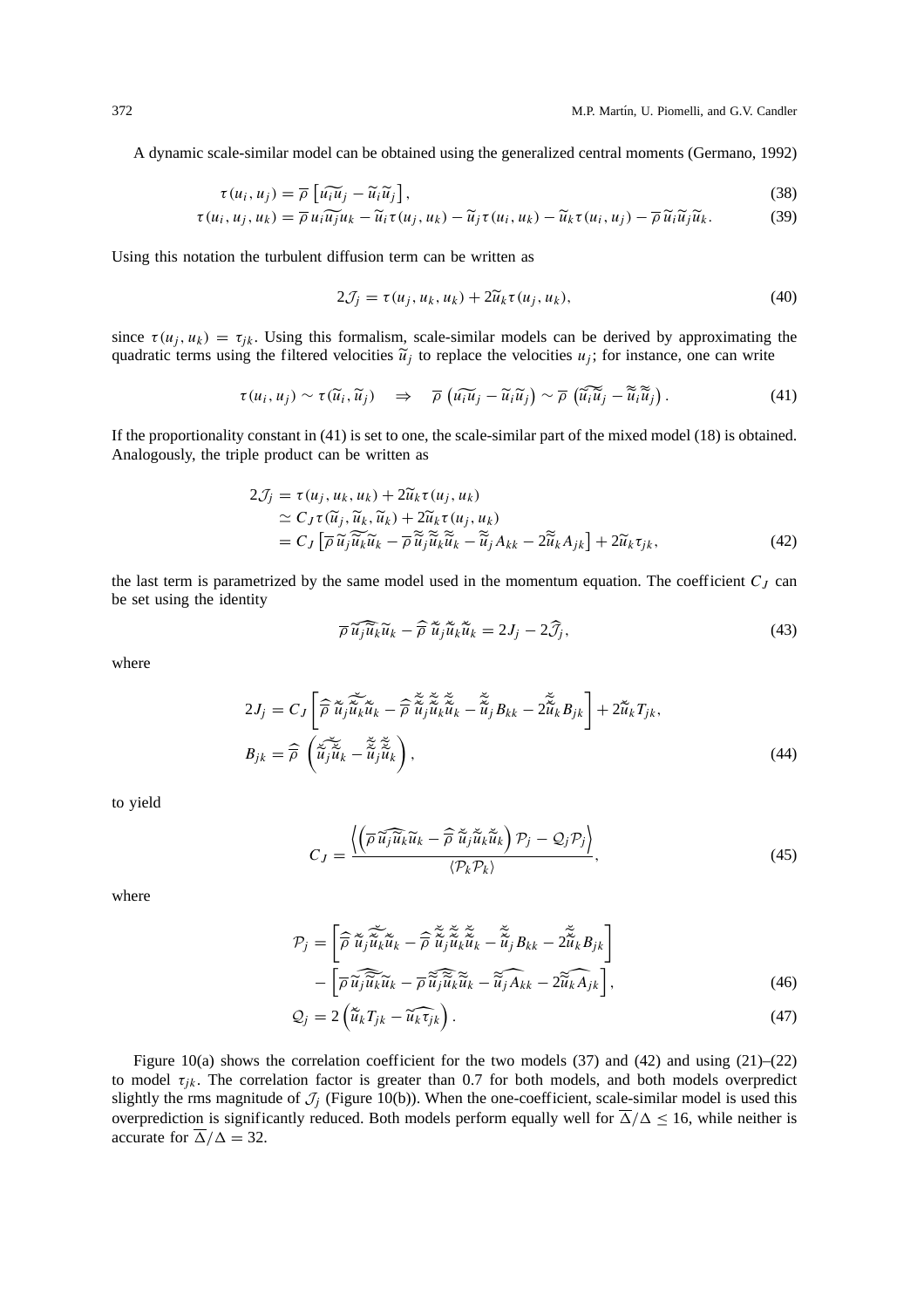

**Figure 10.** *A priori* comparison of the SGS turbulent diffusion  $\mathcal{J}_j$ . (a) Correlation coefficient and (b) nondimensional rms magnitude.  $-$ , knight *et al.*(1998);  $-$  -  $-$ , scale-similar, one-coefficient model;  $\triangle$ , DNS.



**Figure 11.** *A priori* comparison of the SGS viscous diffusion  $\mathcal{D}_j$ . (a) Correlation coefficient and (b) nondimensional rms magnitude. -, scale-similar model;  $\triangle$ , DNS.

## **5.4. SGS Viscous Diffusion**

The SGS viscous diffusion  $\partial \mathcal{D}_j / \partial x_j$  is the smallest of the terms in the total energy equation, and is about 5% of the divergence of  $Q_j$ . No model for this term has been proposed in the literature to date. One possibility is to parametrize it using a scale-similar model of the form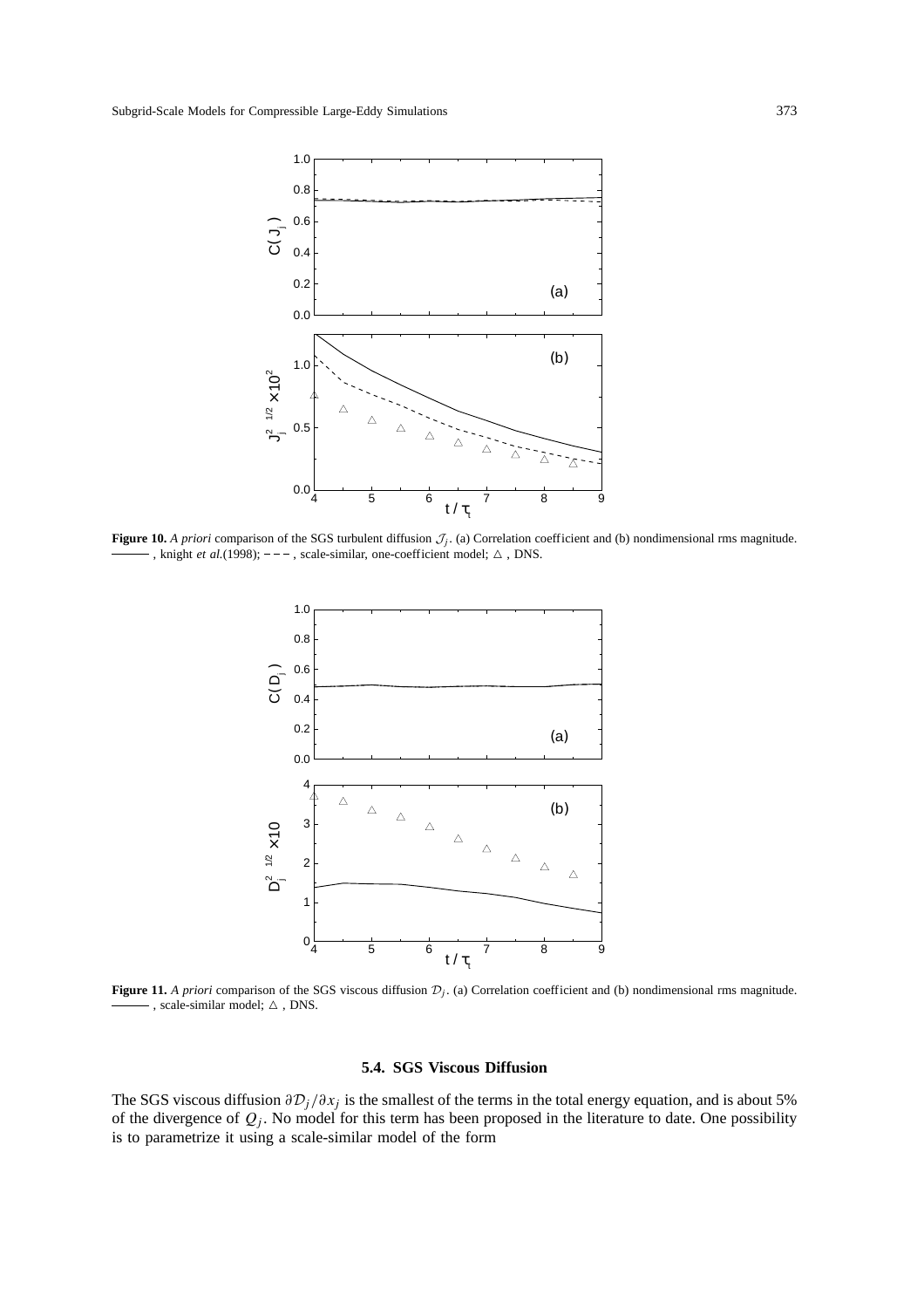

**Figure 12.** *A priori* comparison of the sum of the SGS terms in the total energy equation (6). (a) Correlation coefficient and (b) nondimensional rms magnitude.  $\longrightarrow$ , Model;  $\triangle$ , DNS.

$$
\mathcal{D}_j = C_D(\widetilde{\sigma_{ij}}\widetilde{u}_i - \widetilde{\sigma}_{ij}\widetilde{u}_i),\tag{48}
$$

in which the coefficient can be obtained from

$$
C_D = \frac{\left\langle \left[ \overline{\rho \sigma_{ij}} \overline{\rho u_i} / \overline{\rho}^2 - \overline{\rho \sigma_{ij}} \overline{\rho u_i} / \overline{\rho}^2 \right] R_j \right\rangle}{\left\langle R_k R_k \right\rangle},\tag{49}
$$

where

$$
\mathcal{R}_l = \left( \check{\tilde{\sigma}_{lk}} \check{\tilde{u}}_k - \check{\tilde{\tilde{\sigma}}}_{lk} \tilde{\tilde{u}}_k \right) - \left( \widetilde{\tilde{\sigma}_{lk}} \tilde{u}_k - \widetilde{\tilde{\sigma}_{lk}} \tilde{u}_k \right). \tag{50}
$$

As can be seen from Figure 11, this model gives a poor correlation and poor agreement for the prediction of the rms magnitude. However, since the viscous diffusion is relatively small, its contribution to the total energy spectrum does not go to the inertial range, but rather to the decaying range. In this situation the accuracy of the model is degraded, as shown by Meneveau and Lund (1997). Thus, the scale-similar approach may still give good predictions when this term is significant. In this particular flow, the error given by the model (or by not using a model) may be tolerable given the small contribution that the term gives to the energy budget.

#### **5.5. General Considerations**

In addition to the term-by-term comparisons shown before, it is possible to evaluate the global accuracy of the models by comparing the sum of the exact SGS terms and the modeled quantity, namely,

$$
E_{SGS} = \gamma C_{\rm v} Q_j + \frac{1}{2} \mathcal{J}_j - \mathcal{D}_j. \tag{51}
$$

The mixed model  $(26)$ – $(27)$  was used for the SGS heat flux, the scale-similar model  $(44)$ – $(45)$  for the SGS turbulent diffusion, and the SGS viscous diffusion has been neglected. Figure 12(a) shows the correlation coefficient for the exact and modeled quantities. While the individual correlations were roughly 0.6 and 0.7 for the SGS heat flux model and the SGS turbulent diffusion, respectively, the global correlation drops just below 0.6 when considering the sum of the terms. Figure 12(b) shows the rms for both quantities. The agreement between the exact and modeled quantities is slightly less accurate than for the SGS heat flux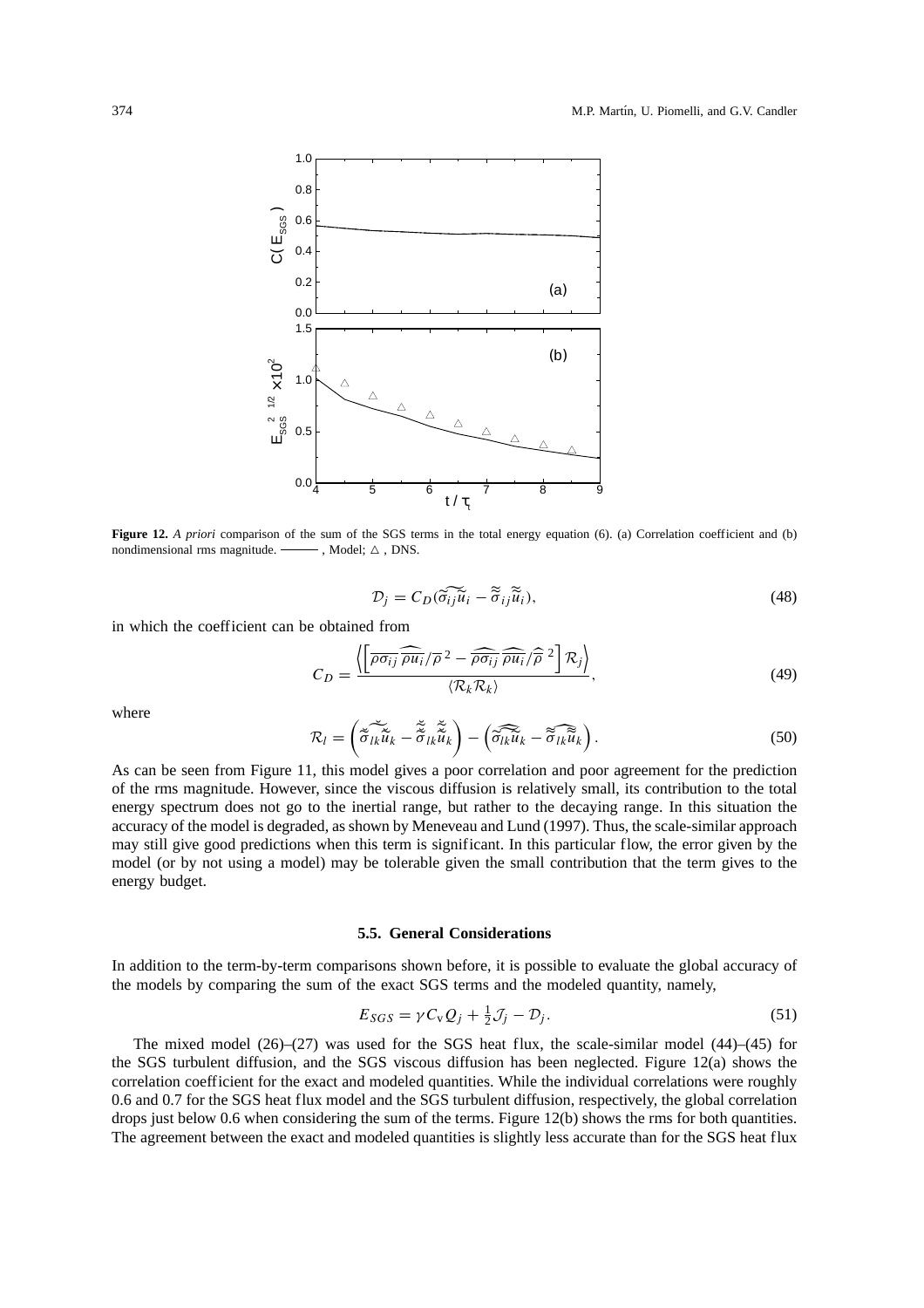alone, Figure 6(b), but more accurate than for the SGS turbulent diffusion alone, Figure 10(b). Figure 12 shows that the overall performance is very good.

## **6. Conclusions**

Several mixed and eddy-viscosity models for the momentum and energy equations have been tested. The velocity, pressure, density, and temperature fields obtained from the DNS of homogeneous isotropic turbulence at  $Re_{\lambda} = 50$ ,  $M_t = 0.52$  were filtered and the unclosed terms in the momentum, internal energy, and total energy equations were computed.

In the momentum equation, mixed models were found to give better prediction, in terms of both correlation and rms amplitude, than the pure eddy-viscosity models. The dynamic adjustment of the model coefficient was beneficial, as already observed by Moin *et al.* (1991).

In the internal energy and enthalpy equations only the divergence of the SGS heat flux was significant in this flow; the SGS pressure dilatation  $\Pi_{\text{dil}}$  and viscous dissipation  $\varepsilon_{v}$ , which were significant in the mixing layer studied by Vreman *et al.* (1995b), were found to be negligible here. Once again, mixed dynamic models gave the most accurate results.

In the total energy equation two additional terms are present, one of which, the turbulent diffusion  $\partial \mathcal{J}_i/\partial x_i$ , is significant. The model proposed by Knight *et al.* (1998) and a new scale-similar model proposed here correlate well with the actual SGS turbulent diffusion, and predict the correct rms amplitude. However, the new scale-similar model was found to be more accurate. A mixed model for the SGS viscous diffusion was also proposed and tested, although this term is much smaller than the others. The accuracy of the models for the sum of the terms was also evaluated, and it was found that the models proposed still predict nearly the correct rms amplitude, and an acceptable value of the correlation coefficient.

The results obtained in this investigation are promising and indicate that it is possible to model accurately the terms in the energy equations. Further work may extend these results to cases in which the pressuredilatation is significant, as well as to inhomogeneous flows, and evaluate these models *a posteriori*.

#### **References**

Bardina, J., Ferziger, J.H., and Reynolds, W.C. (1980). Improved subgrid-scale models for large eddy simulation. AIAA Paper 80-1357. Comte, P., and Lesieur, M. (1998). Large-eddy simulation of compressible turbulent flows. In: *Advances in Turbulence Modeling*, edited by D. Olivari. Von Karman Institute for Fluid Dynamics, Rhode-Ste-Genèse, 4:1-4:133.

El-Hady, N., Zang, T.A. , and Piomelli, U. (1994). Application of the dynamic subgrid-scale model to axisymmetric transitional boundary layer at high speed. *Phys. Fluids A*, **6**, 1299–1309.

Erlebacher, G., Hussaini, M.Y., Speziale, C.G., and Zang, T.A. (1992). Toward the large-eddy simulation of compressible turbulent flows. *J. Fluid Mech.*, **238**, 155–185.

Favre, A. (1965a). Équations des gaz turbulents compressible. I. Formes générales. *J. Méc.*, 4, 361-390.

Favre, A. (1965b). Équations des gaz turbulents compressible. II. Méthode des vitesses moyennes; méthode des vitesses macroscopiques pondérées par la masse volumique. *J. Méc.*, 4, 391-421.

Germano, M. (1992). Turbulence: the filtering approach. *J. Fluid Mech.*, **238**, 325–336.

Knight, D., Zhou, G., Okong'o, N., and Shukla, V. (1998). Compressible large eddy simulation using unstructured grids. AIAA Paper 98-0535.

Leonard, A. (1974). Energy cascade in large-eddy simulations of turbulent fluid flows. *Adv. Geophys.*, **18A**, 237–248.

Lilly, D.K. (1992). A proposed modification of the Germano subgrid-scale closure method. *Phys. Fluids A*, **4**, 633–635.

Mart´ın, M.P., and Candler, G.V. (1998). Effect of chemical reactions on decaying isotropic turbulence. *Phys. Fluids*, **10**, 1715–1724. Martín, M.P., and Candler, G.V. (1999). Subgrid-scale model for the temperature fluctuations in reacting hypersonic turbulent flows.

*Phys. Fluids*, **11**, 2765–2771.

Meneveau, C., and Lund, T.S. (1997). The dynamic Smagorinsky model and scale-dependent coefficients in the viscous range of turbulence. *Phys. Fluids*, **9**, 3932–3934.

Moin, P., Squires, K.D., Cabot, W.H., and Lee, S. (1991). A dynamic subgrid-scale model for compressible turbulence and scalar transport. *Phys. Fluids A*, **3**, 2746–2757.

Normand, X., and Lesieur, M. (1992). Direct and large-eddy simulation of laminar breakdown in high-speed axisymmetric boundary layers. *Theoret. Comput. Fluid Dynamics*, **3**, 231–252.

Ristorcelli, J.R., and Blaisdell, G.A. (1997). Consistent initial conditions for the DNS of compressible turbulence. *Phys. Fluids*, **9**, 4–6. Smagorinsky, J. (1963). General circulation experiments with the primitive equations. I. The basic experiment. *Mon. Weather Rev.* **91**, 99–164.